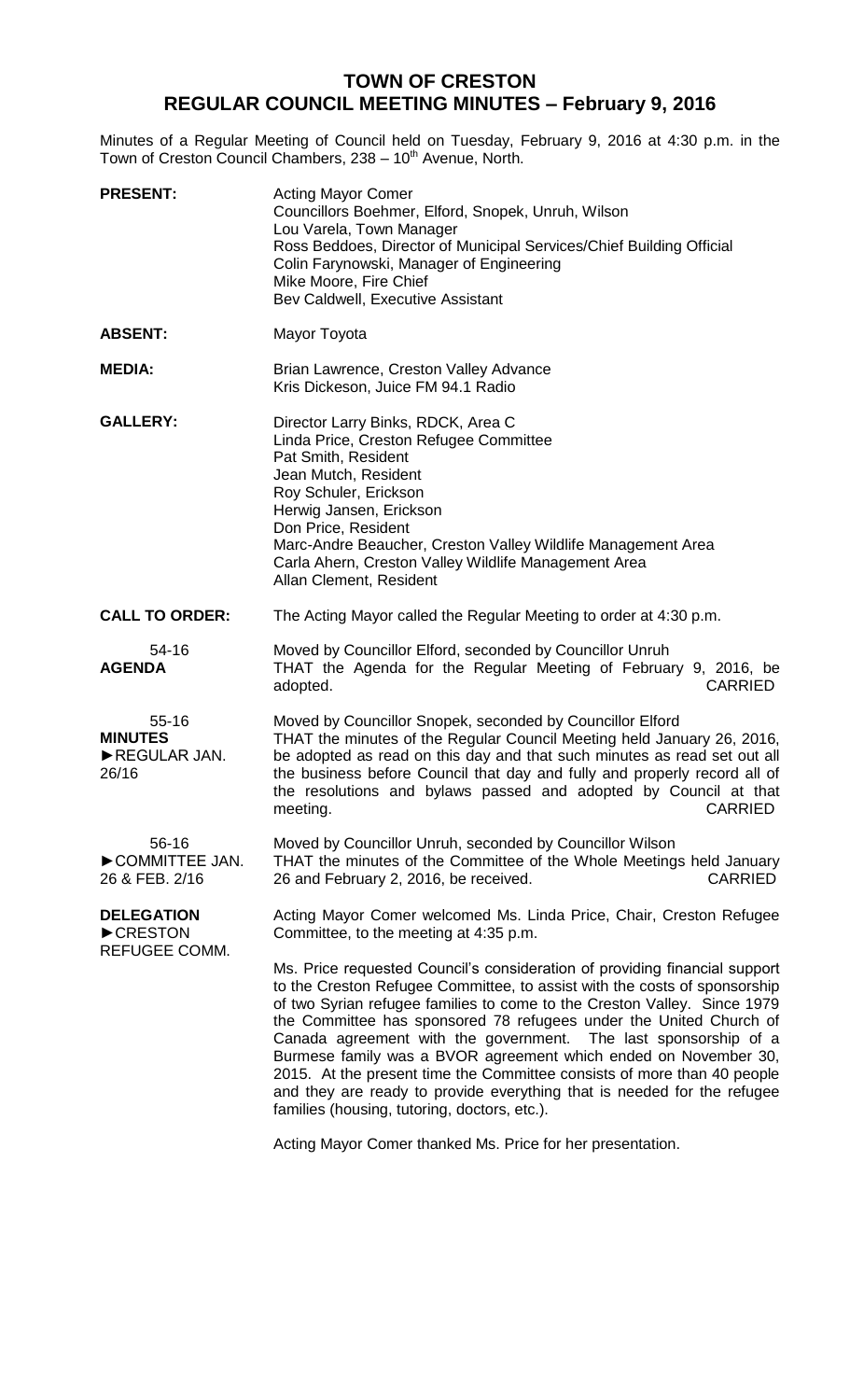**DELEGATION** ►CV WILDLIFE MGMT. AREA Acting Mayor Comer welcomed Mr. Marc-Andre Beaucher of the Creston Valley Wildlife Management Area to the meeting at 4:15 p.m. Mr. Beaucher reported out on the annual funding for the Management Area that is provided by the Town of Creston, which is greatly needed and appreciated. The funding is used to support activities that may not otherwise be conducted, and is valuable in helping the Management Area leverage additional funding from other agencies. Mr. Beaucher advised that the involvement of the Ministry of Forests, Lands and Natural Resources and Ducks Unlimited, does not fund or deal with the Interpretation Centre as their mandate is not 'education'. The proposed new visitor centre is a project of a new non-profit organization that is independent of the Management Area. Acting Mayor Comer thanked Mr. Beaucher for his presentation. **COUNCIL COMMITTEE** 57-16 ►FEB. 2/16 MTG RECOMMENDATION ►YOUTH SPACE Moved by Councillor Boehmer, seconded by Councillor Wilson THAT Council Committee Recommendation No. 1 from the February 2, 2016 Regular Committee of the Whole Meeting, be adopted as follows: **RECOMMENDATION NO. 1:** THAT Ltr #75 from the Town Manager, regarding funding for a youth space, be received; AND FURTHER, THAT the Town Manager is authorized to submit a request to the Creston Valley Services Committee, for a 2016 budget consideration under the Regional District of Central Kootenay Service 224 – Recreation Facility, for \$15,000 per annum for rent, utilities, furniture, maintenance and amenities for a dedicated youth space for Creston Valley youth. The space of CARRIED Councillor Wilson left the meeting at 4:45 p.m., declaring a conflict of interest with respect to the next matter, as she is a member of the Creston Refugee Committee. 58-16 ►CRESTON REFUGEE COMM. Moved by Councillor Unruh, seconded by Councillor Snopek THAT Ltr #718 from the Creston Refugee Committee, requesting funding, be received; THAT Council approves a Discretionary Grant to the Creston Refugee Committee, in the amount of \$250, to assist with expenses relating to the sponsorship of a refugee family from Syria; AND FURTHER, THAT staff advise the Creston Refugee Committee that it may consider submitting an application for funding under the Columbia Basin Trust – Community Initiatives Program. The CARRIED COMMUNICARRIED Councillor Wilson returned to the meeting at 4:50 p.m. 59-16 ►CVWMA Moved by Councillor Boehmer, seconded by Councillor Unruh THAT Ltr #89 from the Creston Valley Wildlife Management Area, regarding an update on the annual funding provided to the Management Area by the Town of Creston, be received. The CARRIED 60-16 ►CEMETERY SELECT COMM. ►2016 BUDGET ►CARE FUND FEES Moved by Councillor Unruh, seconded by Councillor Elford THAT Ltr #81 from the Cemetery Select Committee, being the minutes of the January 15, 2016 meeting, be received and the following recommendations are approved: RECOMMENDATION NO. 1: THAT at the January 19<sup>th</sup>, 2016 Committee of the Whole, Council support a requisition being submitted to the Regional District of Central Kootenay for the Cemetery Service 174, as amended at the January  $15<sup>th</sup>$ , 2016 Cemetery Select Committee meeting; and, RECOMMENDATION NO. 2: THAT the Fees and Charges Bylaw No. 1763 be amended to amend the Care Fund fee for a resident in a Columbarium Niche from \$495 to \$221 and to amend the Care Fund fee for a non-resident in a Columbarium Niche from \$495 to \$396; AND FURTHER, THAT staff research long term implications of these adjustments in Care Fund fees for the sustainability of the Perpetual Care Fund. The CARRIED CARRIED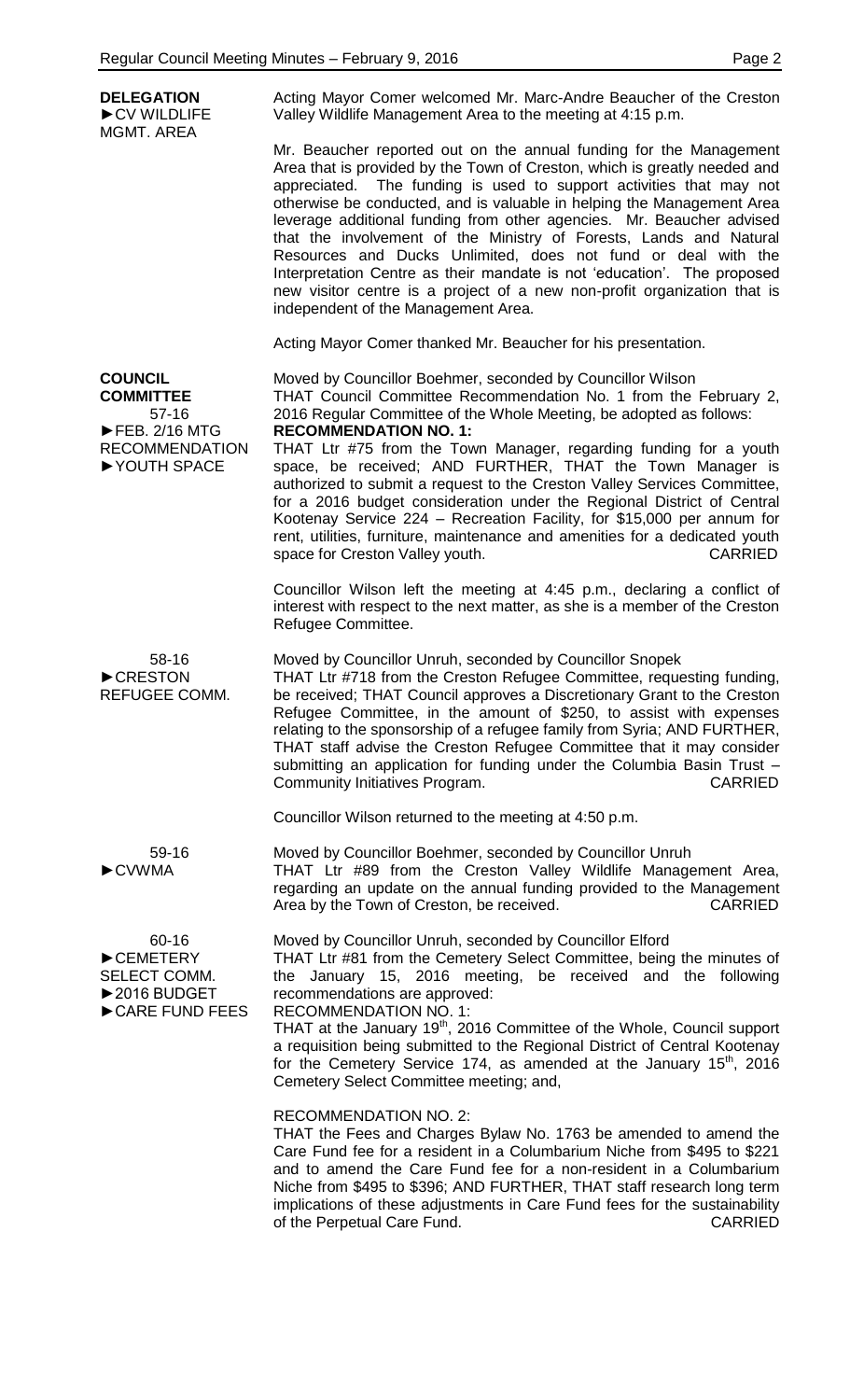|--|--|

| $61 - 16$<br>RQST FESTIVAL<br><b>SIGN ON WELCOME</b><br><b>TO CRESTON SIGNS</b> | Moved by Councillor Elford, seconded by Councillor Boehmer<br>THAT Ltr #80 from the Creston Valley Blossom Festival Association,<br>requesting permission to erect signage on the Welcome to Creston signs<br>to promote the Annual Blossom Festival; be referred to staff to work with<br>members of the Association in order to reach a satisfactory solution for the<br>display of signage to promote the Annual Festival on or near the Welcome<br>to Creston signs.<br><b>CARRIED</b>                                                                                                                                                                                     |
|---------------------------------------------------------------------------------|--------------------------------------------------------------------------------------------------------------------------------------------------------------------------------------------------------------------------------------------------------------------------------------------------------------------------------------------------------------------------------------------------------------------------------------------------------------------------------------------------------------------------------------------------------------------------------------------------------------------------------------------------------------------------------|
| 62-16<br>SAM STEELE<br><b>DAYS PARADE</b>                                       | Moved by Councillor Boehmer, seconded by Councillor Unruh<br>THAT Ltr #64 from the Sam Steele Days Committee, inviting participation<br>in their 2016 Parade, be received; AND FURTHER, THAT staff is<br>authorized to register the Town float in to the 2016 Sam Steele Days<br>Parade and pay the \$25.00 entry fee.<br><b>CARRIED</b>                                                                                                                                                                                                                                                                                                                                       |
| 63-16<br>RQST DONATION<br>(ROD & GUN CLUB)                                      | Moved by Councillor Snopek, seconded by Councillor Wilson<br>THAT Ltr #67 from the Creston Valley Rod & Gun Club, requesting a<br>donation to their Annual Game Dinner, be received; AND FURTHER,<br>THAT Council approves a donation of one duffle bag, at an approximate<br>value of \$125, to the Creston Valley Rod & Gun Club to support their<br>Annual Game Dinner.<br><b>CARRIED</b>                                                                                                                                                                                                                                                                                   |
| 64-16<br>▶ WEST KOOTENAY<br><b>FOOD POLICY</b><br><b>COUNCIL</b>                | Moved by Councillor Elford, seconded by Councillor Wilson<br>THAT Ltr #83 from the Regional District of Central Kootenay, regarding a<br>West Kootenay-wide Food Policy Council, be received; AND FURTHER,<br>THAT staff is authorized to write a letter to the BC Food Systems Network,<br>in support of the West Kootenay-wide Food Policy Council initiative.<br><b>CARRIED</b>                                                                                                                                                                                                                                                                                             |
| 65-16<br>DNA ANALYSIS<br><b>COSTS</b>                                           | Moved by Councillor Snopek, seconded by Councillor Wilson<br>THAT Ltr #92 from the City of Abbotsford, regarding DNA Analysis costs,<br>be received; AND FURTHER, THAT the Mayor write the Minister of Justice<br>and Attorney General, requesting the Province to consider the detrimental<br>effects to municipalities by downloading the costs related to the DNA<br>Analysis Program to local governments.<br><b>CARRIED</b>                                                                                                                                                                                                                                               |
| 66-16<br><b>DUNIVERSAL</b><br><b>WATER METERS</b>                               | Moved by Councillor Unruh, seconded by Councillor Wilson<br>THAT Ltr #90 from the Manager of Engineering, regarding universal water<br>meters, be received; THAT staff is authorized to prepare an amendment to<br>Water Rates and Regulations Bylaw No. 1439 to require that all new and<br>upgraded water connections include the provision for the future installation<br>of a water meter (water meter ready); AND FURTHER, THAT Council<br>defers making a decision on universal metering until water system loss<br>management data has improved and the Water Master Plan is updated to<br>reflect future growth related infrastructure requirements.<br><b>CARRIED</b> |
| 67-16<br>▶2016 BUDGET<br><b>AMENDMENTS</b>                                      | Moved by Councillor Snopek, seconded by Councillor Elford<br>THAT the verbal report by the Town Manager, regarding 2016 budget<br>amendments, be received; THAT Council authorizes the deferral of the<br>following items from the 2016 budget process and put forward for future<br>consideration:<br>Dodds Creek Fish Study (\$25,000)<br>Market Park detailed design (\$163,000);<br>$\overline{\phantom{a}}$<br>AND FURTHER, THAT the Railway Boulevard sidewalk project be<br>included in the 2016 preliminary budget, conditional upon grant funding<br><b>CARRIED</b><br>approval for 70% of the project.                                                               |
| <b>BYLAWS</b><br>68-16<br>BYLAW 1837<br>$(1^{ST}$ & $2^{ND}$ RDGS)              | Moved by Councillor Elford, seconded by Councillor Unruh<br>THAT Drainage Amendment Bylaw No. 1837, 2016, be read a first time by<br>title, second time by content.<br><b>CARRIED</b>                                                                                                                                                                                                                                                                                                                                                                                                                                                                                          |
| 69-16<br>BYLAW 1837<br>$(3^{RD}$ RDG)                                           | Moved by Councillor Snopek, seconded by Councillor Wilson<br>THAT Drainage Amendment Bylaw No. 1837, 2016, be read a third time.<br><b>CARRIED</b>                                                                                                                                                                                                                                                                                                                                                                                                                                                                                                                             |
| 70-16<br>STRATEGIC<br>PRIORITIES CHART                                          | Moved by Councillor Boehmer, seconded by Councillor Unruh<br>THAT the Strategic Priorities Chart, as amended, be received.<br><b>CARRIED</b>                                                                                                                                                                                                                                                                                                                                                                                                                                                                                                                                   |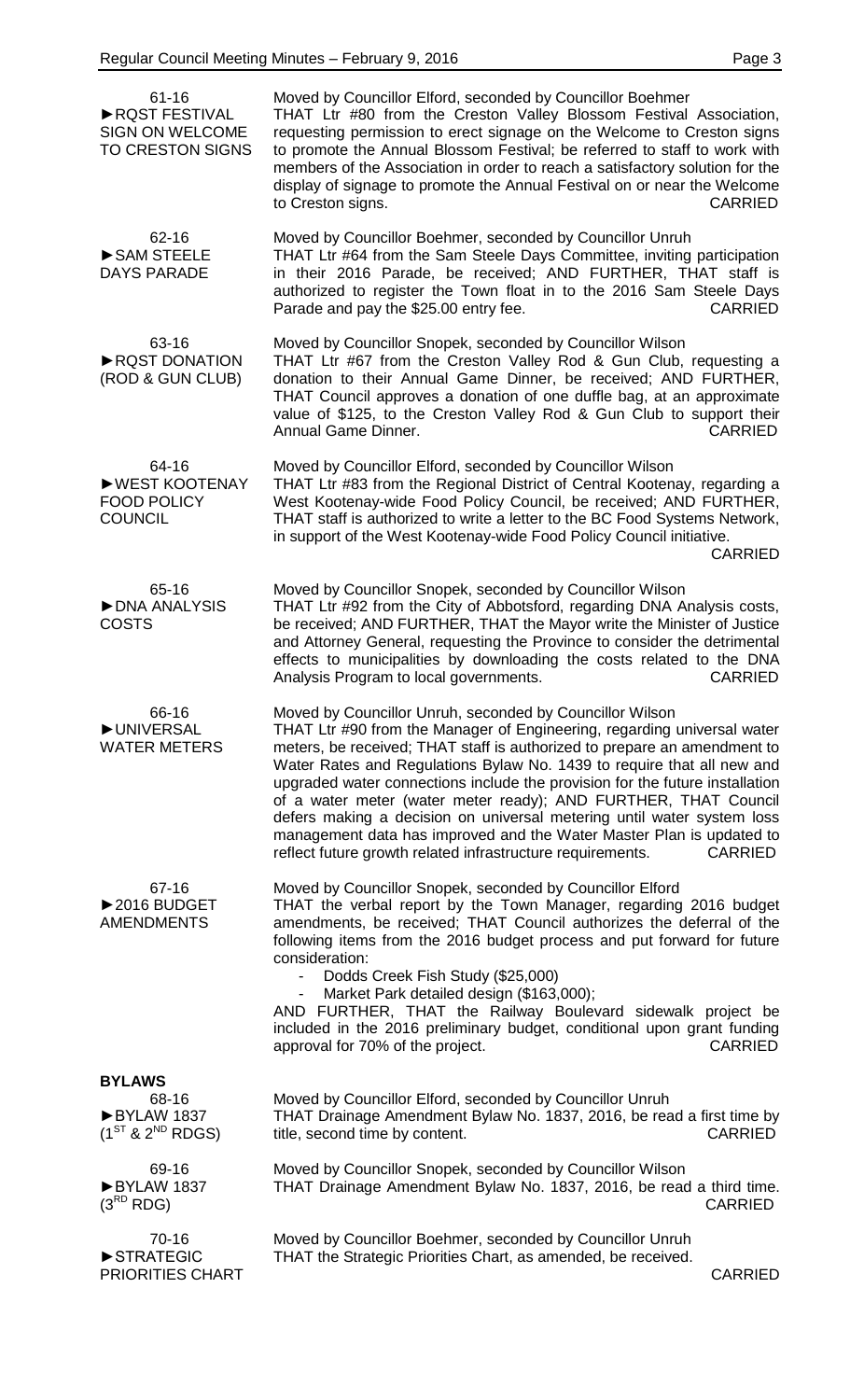| $71 - 16$<br>FOLLOW UP<br><b>ACTION LIST</b>                                           | Moved by Councillor Boehmer, seconded by Councillor Wilson<br>THAT the Regular Council Meeting Follow-Up Action List, as of January<br>26, 2016, be received.<br><b>CARRIED</b>                                                                                                                                                                                                                                                                        |
|----------------------------------------------------------------------------------------|--------------------------------------------------------------------------------------------------------------------------------------------------------------------------------------------------------------------------------------------------------------------------------------------------------------------------------------------------------------------------------------------------------------------------------------------------------|
| $72 - 16$<br>COMMITTEE OF<br>THE WHOLE<br><b>AGENDA</b>                                | Moved by Councillor Boehmer, seconded by Councillor Snopek<br>THAT the Regular Committee of the Whole Meeting agenda, as presented,<br>be received.<br><b>CARRIED</b>                                                                                                                                                                                                                                                                                  |
| <b>REPORTS OF REPS.</b><br>CLR BOEHMER                                                 | Councillor Boehmer reported on his attendance at the Annual Children's<br>Festival.                                                                                                                                                                                                                                                                                                                                                                    |
| ACTING MAYOR<br><b>COMER</b>                                                           | Acting Mayor Comer reported on her attendance at the Annual Children's<br>Festival, the Lower Kootenay Band's Winter Wellness Challenge and Juice<br>FM Radio's Mayor's Minute.                                                                                                                                                                                                                                                                        |
| CLR ELFORD                                                                             | Councillor Elford reported on his attendance at the Annual Children's<br>Festival and the Lower Kootenay Band's Winter Wellness Challenge.                                                                                                                                                                                                                                                                                                             |
| CLR SNOPEK                                                                             | Councillor Snopek reported on his attendance at the Annual Children's<br>Festival, Creston Valley Forest Corporation and Creston Valley Blossom<br>Festival meetings, and submitted a Council article to the Creston Valley<br>Advance.                                                                                                                                                                                                                |
| CLR UNRUH                                                                              | Councillor Unruh reported on her attendance at the Annual Children's<br>Festival, the Lower Kootenay Band's Winter Wellness Challenge, a<br>Creston Valley Chamber of Commerce meeting, and an interview with<br>Juice FM Radio.                                                                                                                                                                                                                       |
| CLR WILSON                                                                             | Councillor Wilson reported on her attendance at the Annual Children's<br>Festival and a Creston Valley Blossom Festival meeting.                                                                                                                                                                                                                                                                                                                       |
| MAYOR TOYOTA                                                                           | On behalf of Mayor Toyota, Acting Mayor Comer reported on his<br>attendance at Regional District of Central Kootenay meetings, the Lower<br>Kootenay Band's Winter Wellness Challenge, and a Community<br>Development Fund meeting.                                                                                                                                                                                                                    |
| STAFF REPORTS                                                                          | Members of staff provided verbal reports on key issues and projects<br>currently being addressed by the various Departments.                                                                                                                                                                                                                                                                                                                           |
| 73-16<br>$\blacktriangleright$ RECEIVE<br><b>REPORTS</b>                               | Moved by Councillor Boehmer, seconded by Councillor Wilson<br>THAT the verbal Reports of Council and staff members, be received.<br><b>CARRIED</b>                                                                                                                                                                                                                                                                                                     |
| <b>GIVING OF NOTICES</b>                                                               | COTW - Mar. 1 (Special), 15, Apr. 19, 2016<br>COUNCIL – $2^{nd}$ & $4^{th}$ Tuesdays of each month, Feb. 23, Mar. 8, 22, Apr.<br>12, 26, 2016.                                                                                                                                                                                                                                                                                                         |
| <b>QUESTION PERIOD</b><br>▶ WATER METERING<br>▶801 VANCOUVER<br><b>STREET PROPERTY</b> | A member of the Gallery asked if the Town proceeded with a water<br>metering program, would the issue be put to the public through a<br>referendum process. The Town Manager advised that it would be<br>dependent on the amount of borrowing that would be required; the Town is<br>legislated that over a certain threshold for borrowing amounts, the matter<br>must be put to a public vote through a referendum or alternate approval<br>process. |
|                                                                                        | A member of the Gallery asked if the concrete foundations at 801<br>Vancouver Street (also known as the 'bunker') were structurally sound.<br>The Director of Municipal Services advised that 801 Vancouver Street is<br>privately owned but when the owner brought forward a development<br>proposal in 2015, a Structural Engineer's report showed that the concrete<br>foundation was structurally sound for that proposed development.             |
| 74-16<br><b>MOVE TO CLOSED</b><br><b>MEETING</b>                                       | Moved by Councillor Boehmer, seconded by Councillor Snopek<br>THAT by authority of the Community Charter, this meeting is closed from<br>the public and/or news media, pursuant to Sub-Section 90(1)(c) and (e).<br><b>CARRIED</b>                                                                                                                                                                                                                     |
| <b>RECONVENE</b>                                                                       | The Regular Meeting reconvened at 6:45 p.m.                                                                                                                                                                                                                                                                                                                                                                                                            |
| 75-16                                                                                  | Moved by Councillor Snopek                                                                                                                                                                                                                                                                                                                                                                                                                             |